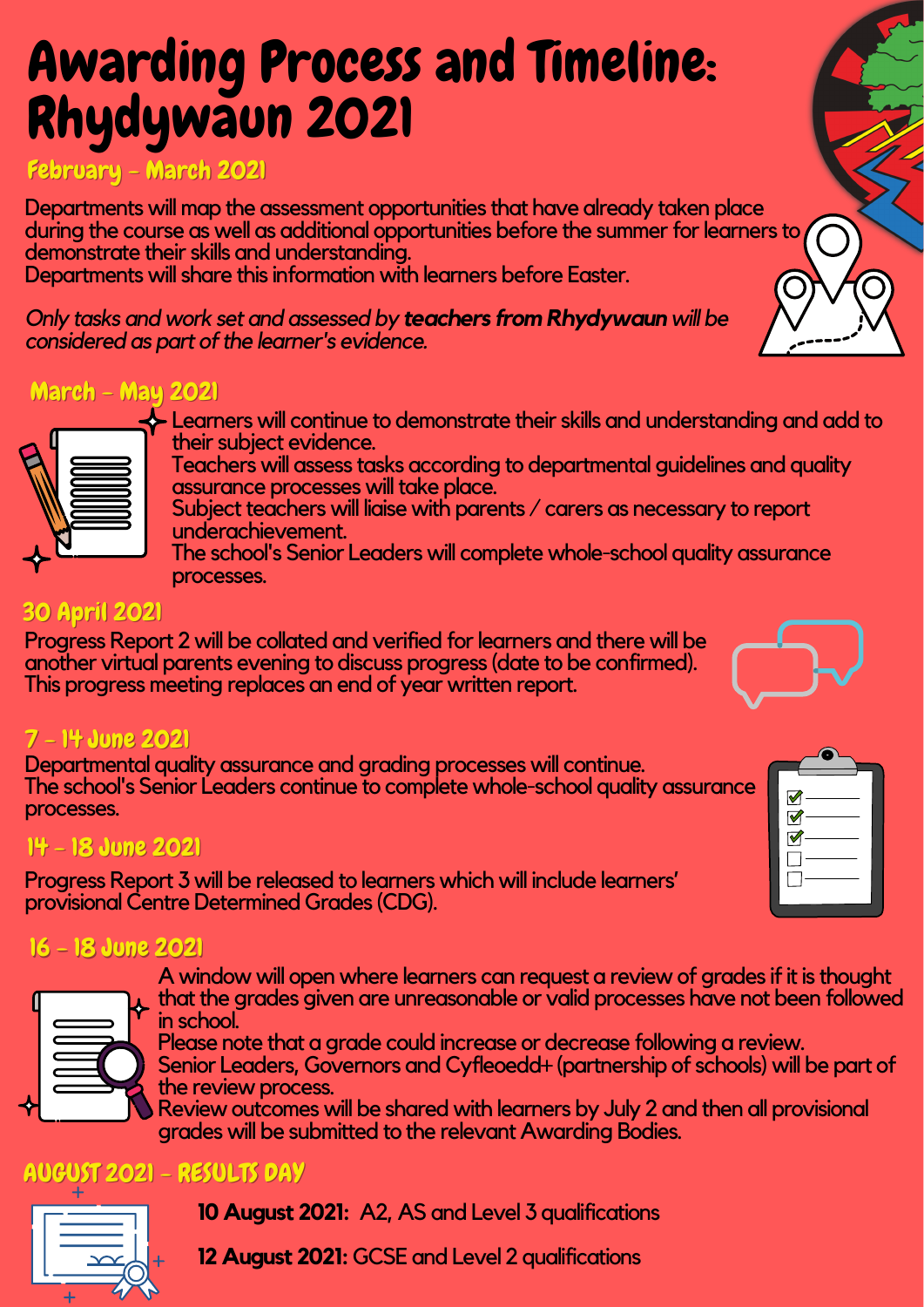### AWARDING PROCESSES YR 11, 12 & 13 Summer 2021

INFORMATION VIDEO https://youtu.be/w44AMftMd1s

Frequently Asked Questions



### How are you going to decide my child's grades?

The video (link and QR above) outlines how departments and teachers will determine your child's grades. Teachers will consider a portfolio of evidence that includes pieces of work already completed and other tasks that will be completed before the summer. Teachers will follow guidelines from WJEC and the other Awarding Bodies and a number of quality assurance processes are in place to ensure fairness for all learners.

#### What work will count?

Teachers consider a variety of tasks when determining grades. These tasks may include previous work, practical work, class and homework tasks, oral work, work completed Learning at Home, tests, independent work and teacher-controlled assessments.

#### Will my child sit lots of tests?

In many subjects pieces of evidence have already been collected and there will be further opportunities before the summer to add and improve to their subject evidence. Many tasks will be integrated into classroom tasks which will be integrated into the usual schemes of work. In some cases, there will be teacher-<br>controlled assessments. Teachers will give learners plenty of notice and will advise how and what to revise.

### Will my child be able to redo tests and tasks?

Learners may have the opportunity to repeat similar tests or tasks in some subjects. Teachers will give your child more details on this.

### My child is entitled to 25% additional time or has access arrangements for examinations and assessments.

Teachers are aware of exactly what access arrangements individuals are entitled to within the school. If teacher-controlled assessments are taking place, teachers and departments including the ALN Department will ensure that all these needs are met, in accordance with the policy.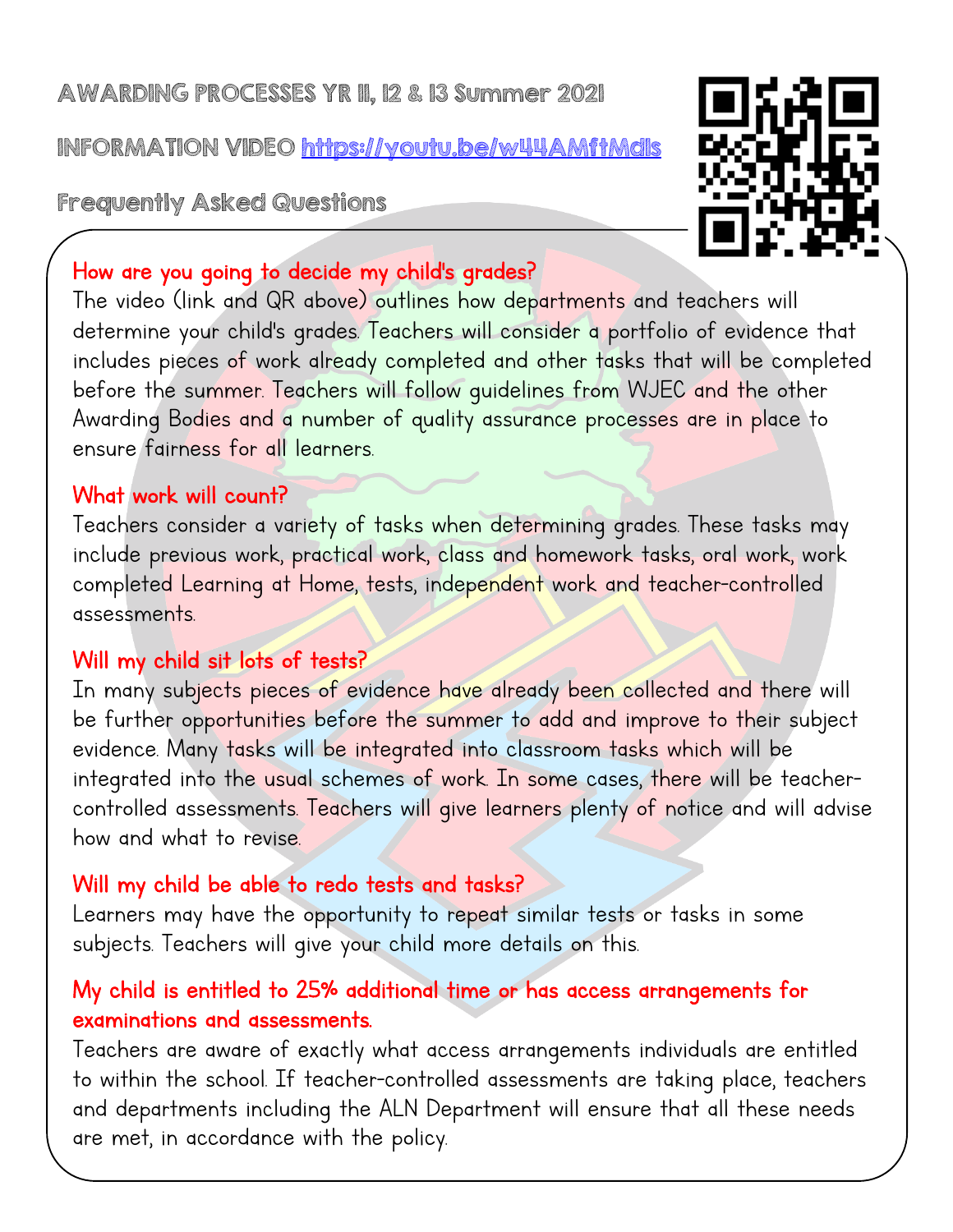#### How can I find out my child's current situation?

Parents and guardians have already received Progress Report 1, where teachers indicated whether or not learners were on track to reach their predicted grades. There was also an opportunity to discuss learners' progress at the virtual parents' evenings held in March.

Over the coming weeks teachers will indicate on ClassCharts or send letters home if learners are not working as expected. It is therefore vitally important that we have the correct contact details for parents and guardians and that you are logged into your Parent / Guardian account on ClassCharts. If you need a new ClassCharts code, please contact Mrs Alison Roberts at the school office -<br>alisonroberts@rhydywaun.org

After 30 April we will send out Progress Report 2. The reports will indicate if learners are on track or not and there will be another virtual parents evening during this time to discuss progress. More details will follow. These additional progress meetings will replace full end of year written reports.

During the week of I4 June, we will be sending out Progress Report 3 and this will include provisional centre determined grades.

#### I'm not happy with the provisional grades, how can I appeal?

After receiving the provisional centre determined grades, a window will open for you to request an internal grade review. You will need to complete a form and include evidence supporting the grounds that the grade is unreasonable or that you believe that valid processes have not been followed. Please note, grades could go up as well as down as a result of this review.

We will report the results of any reviews by July 2.

My child thinks their teacher doesn't like them. Will this affect the final grade? The processes outlined in departmental and whole-school policies ensure that all learners are treated fairly and that the assessment process is fully transparent. Once learners' work has been marked by subject teachers, the assessments and grades will go through a process of departmental moderation. There will also be a process of verification by members of the Senior Leadership Team, as well as teachers and Senior Teachers from other schools. Miss Williams as Headteacher, will have to approve all grades before they are submitted to WJEC.